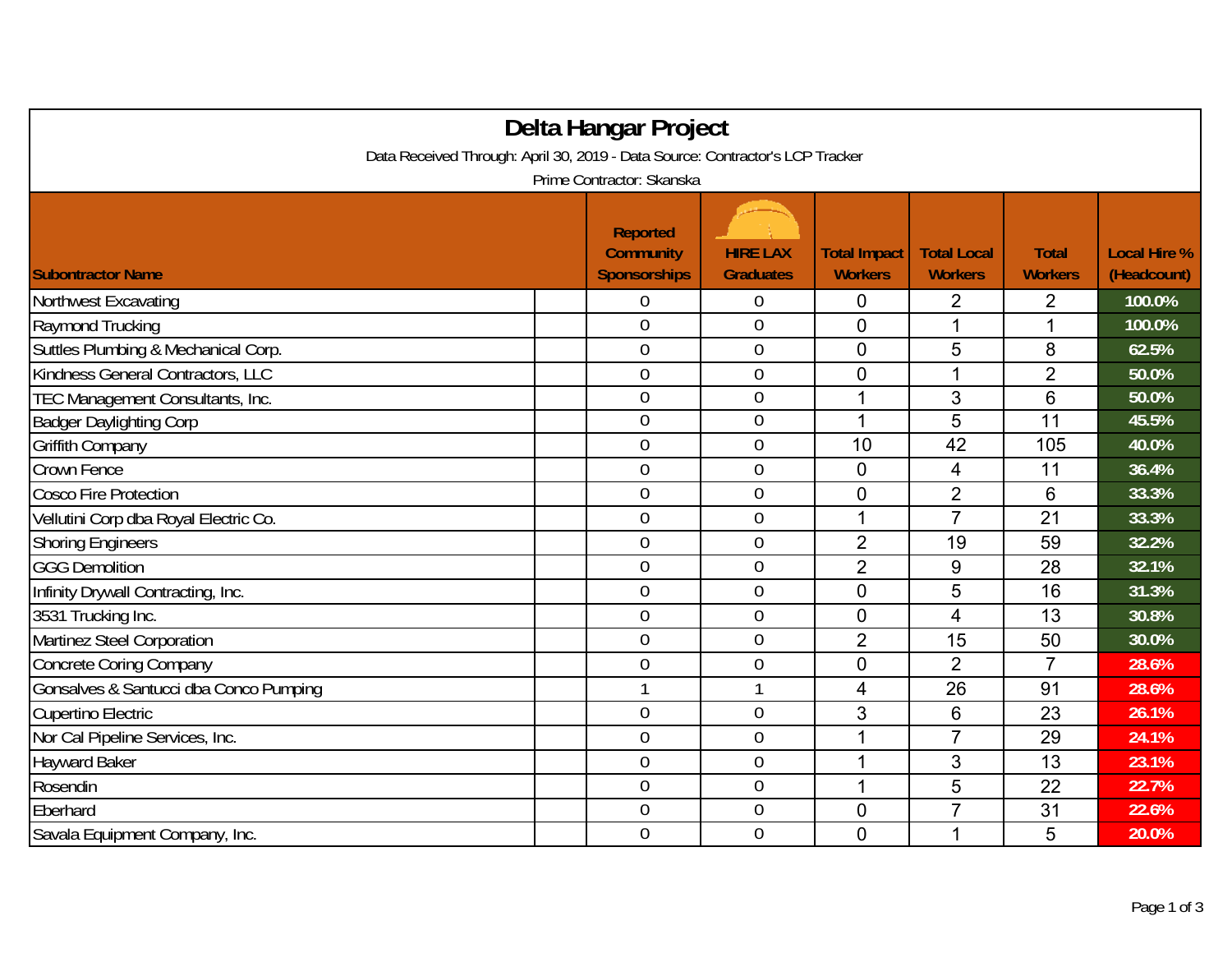| Delta Hangar Project<br>Data Received Through: April 30, 2019 - Data Source: Contractor's LCP Tracker |                                                                                         |                                     |                                       |                                      |                                |                                    |  |  |
|-------------------------------------------------------------------------------------------------------|-----------------------------------------------------------------------------------------|-------------------------------------|---------------------------------------|--------------------------------------|--------------------------------|------------------------------------|--|--|
| <b>Subontractor Name</b>                                                                              | Prime Contractor: Skanska<br><b>Reported</b><br><b>Community</b><br><b>Sponsorships</b> | <b>HIRE LAX</b><br><b>Graduates</b> | <b>Total Impact</b><br><b>Workers</b> | <b>Total Local</b><br><b>Workers</b> | <b>Total</b><br><b>Workers</b> | <b>Local Hire %</b><br>(Headcount) |  |  |
| SRD Engineering, Inc.                                                                                 | 0                                                                                       | 0                                   | 2                                     | 6                                    | 33                             | 18.2%                              |  |  |
| The Herrick Corporation                                                                               | $\overline{2}$                                                                          | $\boldsymbol{0}$                    | $\overline{2}$                        | 8                                    | 45                             | 17.8%                              |  |  |
| Century Sweeping, Inc.                                                                                | $\overline{0}$                                                                          | $\overline{0}$                      | 0                                     | 1                                    | $6\phantom{1}6$                | 16.7%                              |  |  |
| Mike Zarp, Inc.                                                                                       | 0                                                                                       | $\pmb{0}$                           | $\overline{2}$                        | $\overline{2}$                       | 13                             | 15.4%                              |  |  |
| R.J. Lalonde, Inc.                                                                                    | $\overline{0}$                                                                          | $\overline{0}$                      | 1                                     | 1                                    | $\overline{7}$                 | 14.3%                              |  |  |
| <b>Xcel Mechanical Systems</b>                                                                        | $\overline{0}$                                                                          | $\mathbf 0$                         | $\overline{0}$                        | $\overline{2}$                       | 14                             | 14.3%                              |  |  |
| Red Hawk Fence & Environmental Services                                                               | 0                                                                                       | $\boldsymbol{0}$                    | $\overline{0}$                        | 1                                    | 8                              | 12.5%                              |  |  |
| <b>Adkan Engineers</b>                                                                                | $\overline{0}$                                                                          | $\boldsymbol{0}$                    | $\overline{0}$                        | $\overline{0}$                       | $6\phantom{1}6$                | 0.0%                               |  |  |
| B & I Equipment Rental LLC                                                                            | $\mathbf 0$                                                                             | $\boldsymbol{0}$                    | $\overline{0}$                        | $\mathbf 0$                          | 5                              | 0.0%                               |  |  |
| <b>Bill Higgins</b>                                                                                   | $\mathbf 0$                                                                             | $\boldsymbol{0}$                    | $\overline{0}$                        | $\mathbf 0$                          | 3                              | 0.0%                               |  |  |
| Davidson Laddison Inc dba Addision Equipment Rental                                                   | $\overline{0}$                                                                          | $\boldsymbol{0}$                    | $\overline{0}$                        | $\overline{0}$                       | 1                              | 0.0%                               |  |  |
| <b>ECCO Equipment Corporation</b>                                                                     | $\overline{0}$                                                                          | $\boldsymbol{0}$                    | $\overline{0}$                        | $\mathbf 0$                          | $\mathbf 1$                    | 0.0%                               |  |  |
| <b>Excalibur Well Services Corp</b>                                                                   | $\overline{0}$                                                                          | $\boldsymbol{0}$                    | $\overline{0}$                        | $\mathbf 0$                          | 23                             | 0.0%                               |  |  |
| F & B Equipment LLC                                                                                   | $\overline{0}$                                                                          | $\mathbf 0$                         | $\overline{0}$                        | $\mathbf 0$                          | 1                              | 0.0%                               |  |  |
| Fine Grade Equipment, Inc.                                                                            | $\overline{0}$                                                                          | $\boldsymbol{0}$                    | $\overline{0}$                        | $\overline{0}$                       | 1                              | 0.0%                               |  |  |
| G.B.H. Enterprises Inc                                                                                | $\overline{0}$                                                                          | $\boldsymbol{0}$                    | $\mathbf 0$                           | $\mathbf 0$                          | 1                              | 0.0%                               |  |  |
| Gonsalves & Santucci, Inc. dba Conco                                                                  | $\overline{0}$                                                                          | $\overline{0}$                      | $\overline{0}$                        | $\overline{0}$                       | 1                              | 0.0%                               |  |  |
| Jaqur Tractor                                                                                         | $\overline{0}$                                                                          | $\overline{0}$                      | $\overline{0}$                        | $\mathbf 0$                          | 1                              | 0.0%                               |  |  |
| LA Excavating, Inc dba Alward Equipment Rental                                                        | $\overline{0}$                                                                          | $\overline{0}$                      | $\mathbf 0$                           | $\mathbf 0$                          | $\mathbf{1}$                   | 0.0%                               |  |  |
| <b>MBI Excavation</b>                                                                                 | $\overline{0}$                                                                          | $\boldsymbol{0}$                    | $\overline{0}$                        | $\mathbf 0$                          | $6\phantom{1}6$                | 0.0%                               |  |  |
| Merli Concrete Pumping                                                                                | $\overline{0}$                                                                          | $\boldsymbol{0}$                    | $\mathbf 0$                           | $\mathbf 0$                          | 3                              | 0.0%                               |  |  |
| Mr. Crane, Inc.                                                                                       | $\overline{0}$                                                                          | $\overline{0}$                      | $\overline{0}$                        | $\overline{0}$                       | 30                             | 0.0%                               |  |  |
| P. Riley Enterprises DBA Rileys Scraper Rental                                                        | $\mathbf 0$                                                                             | $\boldsymbol{0}$                    | $\mathbf 0$                           | $\mathbf 0$                          | 1                              | 0.0%                               |  |  |
| Pavement Recycling Systems, Inc.                                                                      | 0                                                                                       | $\overline{0}$                      | $\overline{0}$                        | $\mathbf 0$                          | 3                              | 0.0%                               |  |  |